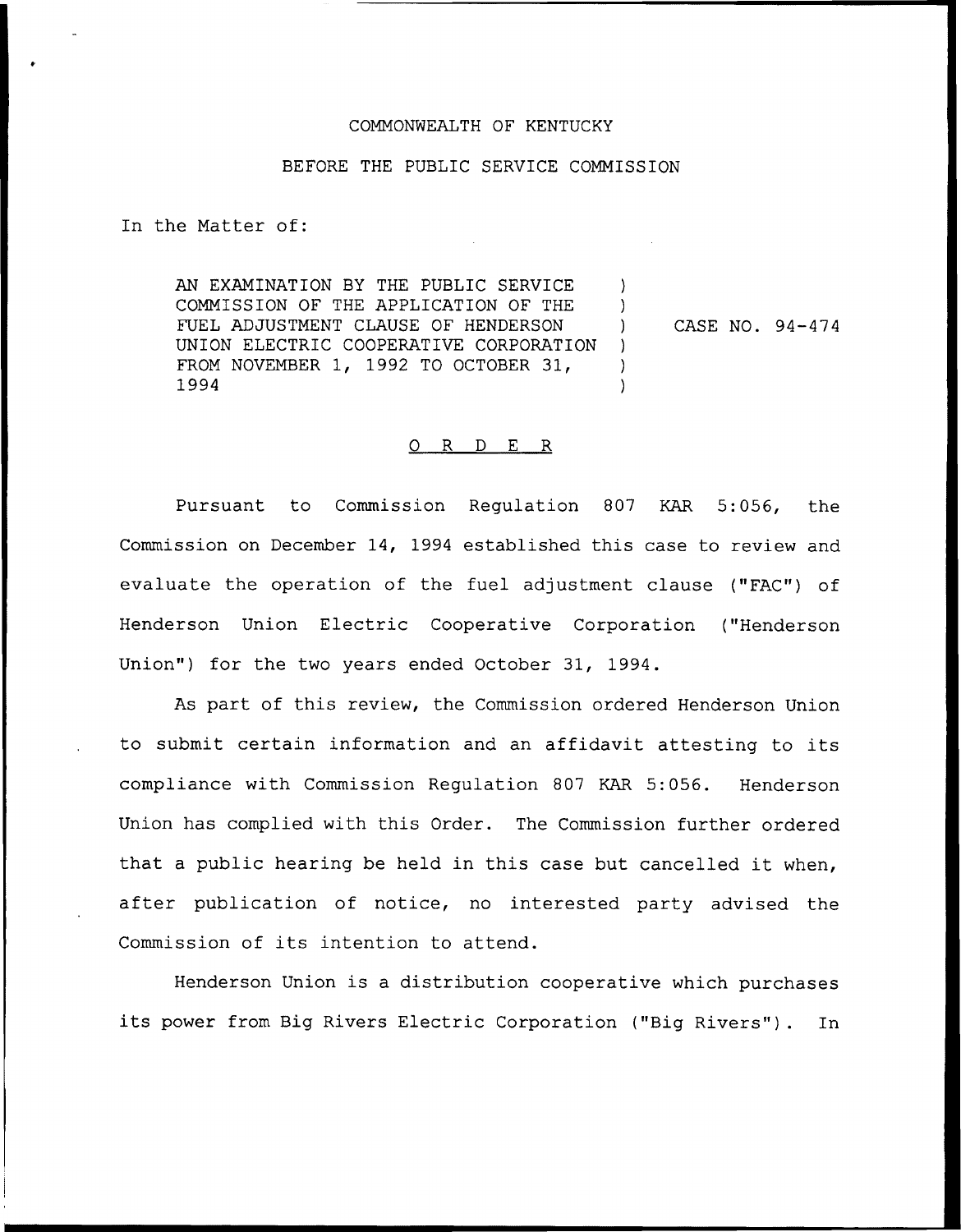Case No.  $94-458$ ,<sup>1</sup> the Commission found that Big Rivers incurred unreasonable fuel costs and ordered Big Rivers to return \$993,129, with interest, to its members via <sup>a</sup> monthly credit to its fuel cost over <sup>a</sup> three-month period. These credits will, in turn, be passed through to Henderson Union's customers through the normal operation of its FAC.

The Commission, having considered the evidence of record and being otherwise sufficiently advised, finds that:

1. Henderson Union has complied in all material respects with the provisions of Commission Regulation <sup>807</sup> KAR 5:056 during the period under review.

2. Big Rivers has been authorized to transfer (roll-in) <sup>a</sup> 0.28 mills per Kwh decrease in its base fuel cost to its base rates.'.

Henderson Union should be authorized to transfer (roll- $3.$ in) <sup>a</sup> 0.3012 mills per Kwh decrease in its base fuel costs to its base rates to reflect, as adjusted for line loss, the transfer of a 0.28 mills per Kwh decrease in Big Rivers' base rates. This

 $\overline{c}$ 1d.

 $-2-$ 

Case No. 94-458, An Examination by the Public Service  $\mathbf{1}$ Commission of the Application of the Fuel Adjustment Clause of Big Rivers Electric Corporation from November 1, 1992 to October 31, 1994, Order dated March 5, 1996.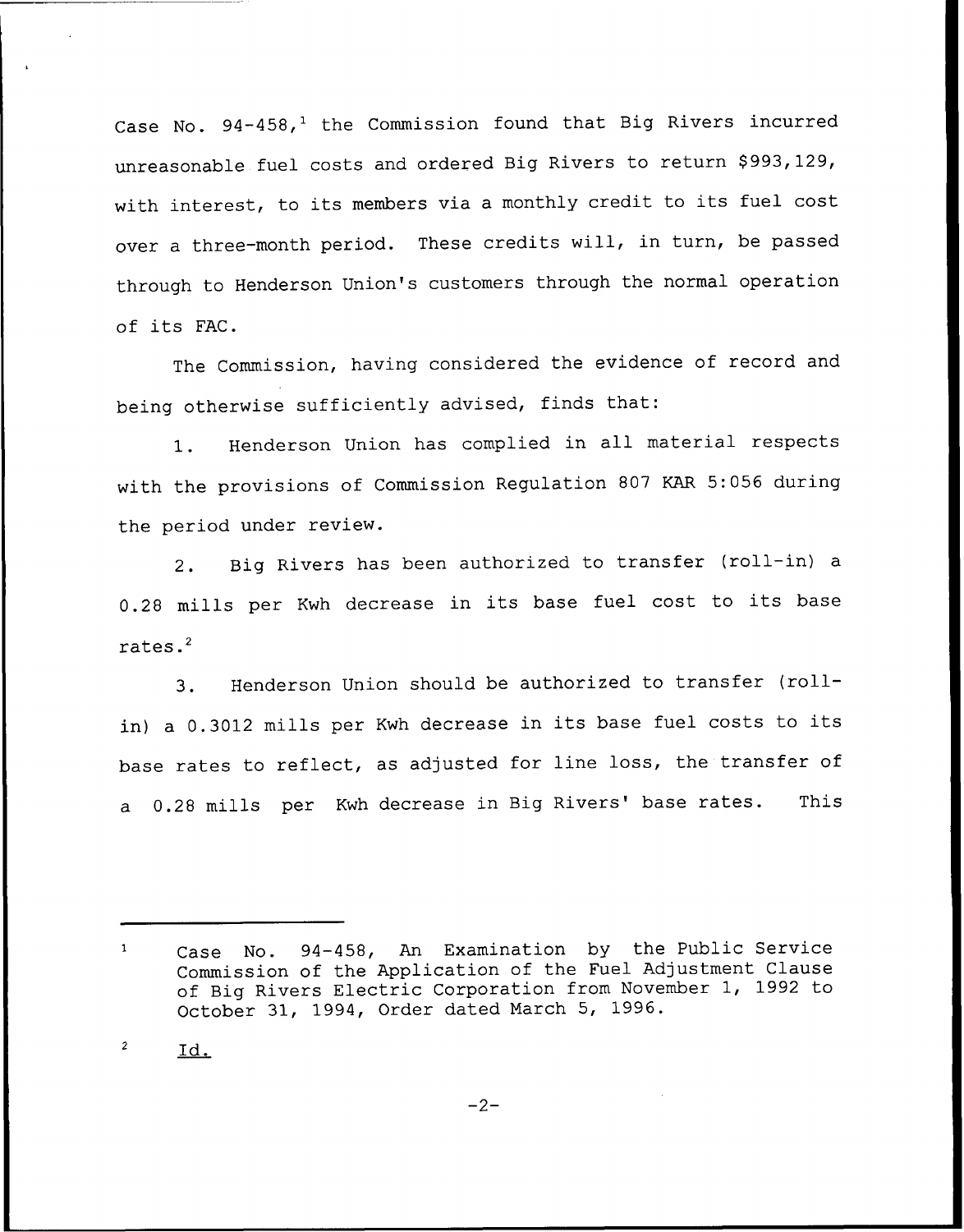transfer can best be accomplished by a negative energy adder to each Kwh sold.

4. The rates and charges in Appendix A, attached hereto and incorporated herein, are fair, just, and reasonable, and reflect the transfer of fuel costs from the FAC to the base rate.

IT IS THEREFORE ORDERED that:

1. Henderson Union be and it hereby is authorized to transfer to base rates those fuel costs {as adjusted for line-loss) rolled-in by Big Rivers from its FAC to its base rates.

2. The rates in Appendix <sup>A</sup> are approved for service rendered by Henderson Union on and after April 1, 1996.

3. Within 30 days of the date of this Order, Henderson Union shall file with the Commission revised tariff sheets setting out the rates approved herein.

Done at Frankfort, Kentucky, this 22nd day of March, 1996.

### PUBLIC SERVICE COMMISSION

an  $\mu$ 

Vice Chairma

Commissione  $M.\nLax-$ 

ATTEST:

Executive Director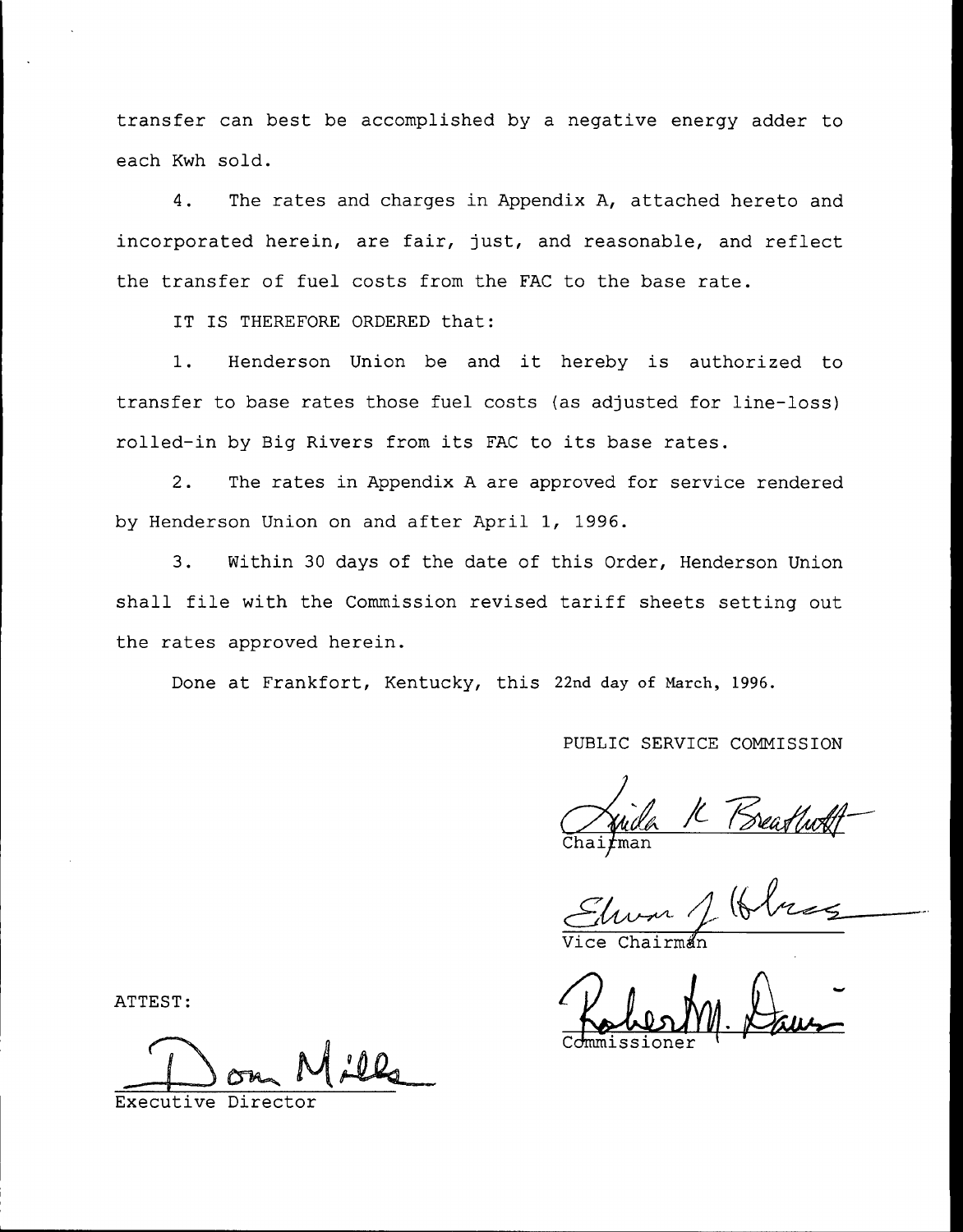### APPENDIX A

## APPENDIX TO AN ORDER OF THE KENTUCKY PUBLIC SERVICE COMMISSION IN CASE NO. 94-474 DATED MARCH 22, 1996.

The following rates and charges are prescribed for the customers in the area served by Henderson Union Electric Cooperative Corporation. All other rates and charges not specifically mentioned herein shall remain the same as those in effect under authority of this Commission prior to the effective date of this Order.

#### SCHEDULE A RESIDENTIAL

Monthlv Rate:

Energy Charge per KWH  $$.0623591$ 

## SCHEDULE B FARM, GOVERNMENT OR COMMERCIAL

Monthlv Rate:

Energy Charge per KWH  $$.0680021$ 

### SCHEDULE B—1 FARM OR COMMERCIAL

Monthly Rate:

Energy Charge per KWH \$.0618911

#### SCHEDULE B-2 FARM (GRAIN DRYING SERVICE)

Monthlv Rate:

Energy Charge per KWH  $$.0741625$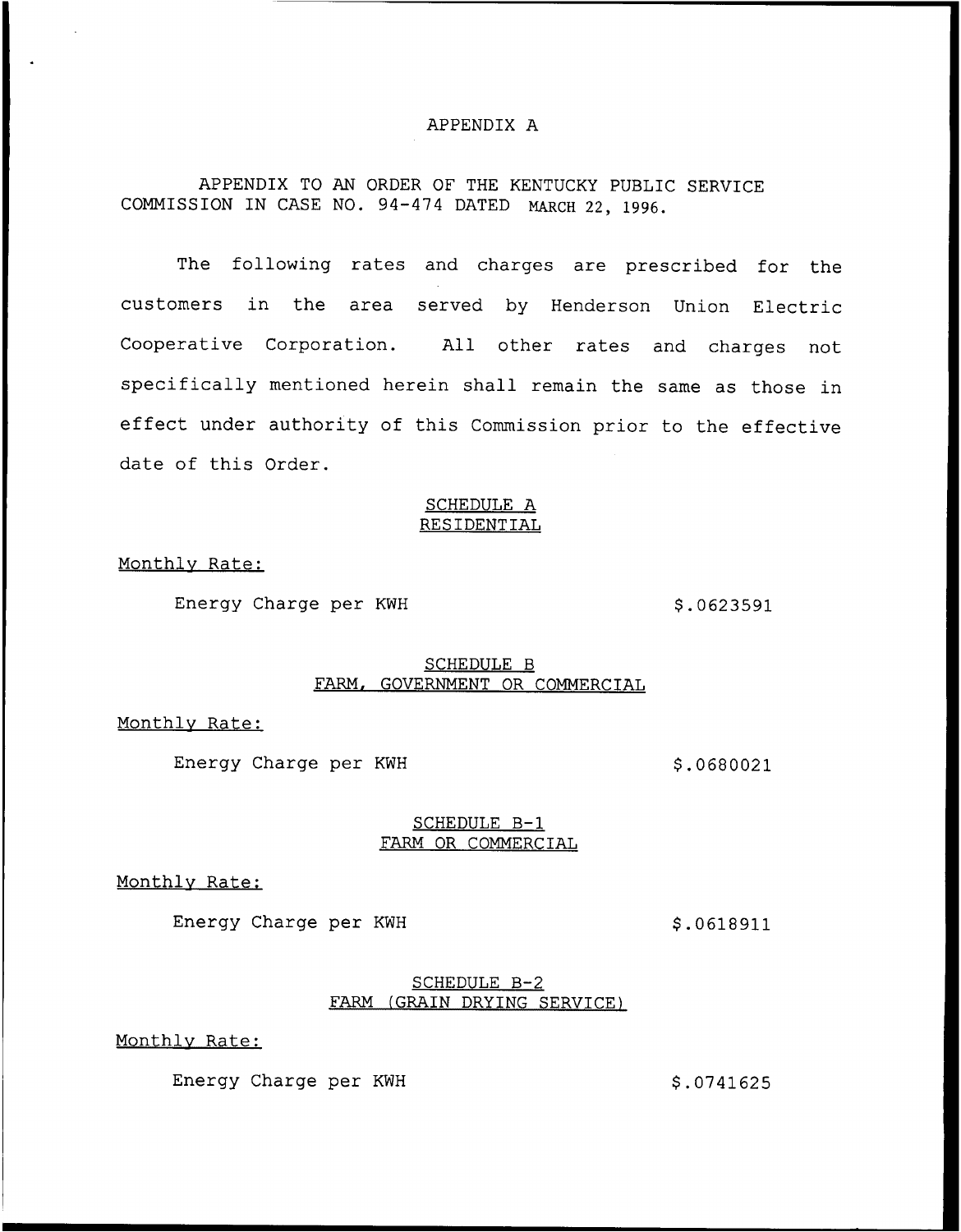SCHEDULE LP-3 — LARGE POWER (501 TO 2000) KVA DEDICATED DELIVERY POINT

## Monthlv Rate:

 $\sim$ 

 $\ddot{\phantom{a}}$ 

Energy Charge per KWH First 100,000 KWH All Over 100, 000 KWH

\$ .0307546 .0251606

### SCHEDULE LP-3 — LARGE POWER (501 TO 2000) KVA NON-DEDICATED DELIVERY POINT

### Monthlv Rate:

| Energy Charge per KWH |            |
|-----------------------|------------|
| First 100,000 KWH     | \$.0307297 |
| All Over 100,000 KWH  | .0251357   |

SCHEDULE LP-3 — "OFF PEAK" RATE RIDER LARGE POWER (501 — 2,200 KW) NON-DEDICATED DELIVERY

#### Monthlv Rate:

| Energy Charge per KWH |            |
|-----------------------|------------|
| First 100,000 KWH     | \$.0307297 |
| All Over 100,000 KWH  | .0251357   |

### SCHEDULE LP-4 — LARGE POWER (OVER 2000 KVA)

### Monthlv Rate:

 $\sim$ 

| Energy Charge per KWH |                      |            |
|-----------------------|----------------------|------------|
|                       | First 100,000 KWH    | \$.0285656 |
|                       | All Over 100,000 KWH | .0245996   |